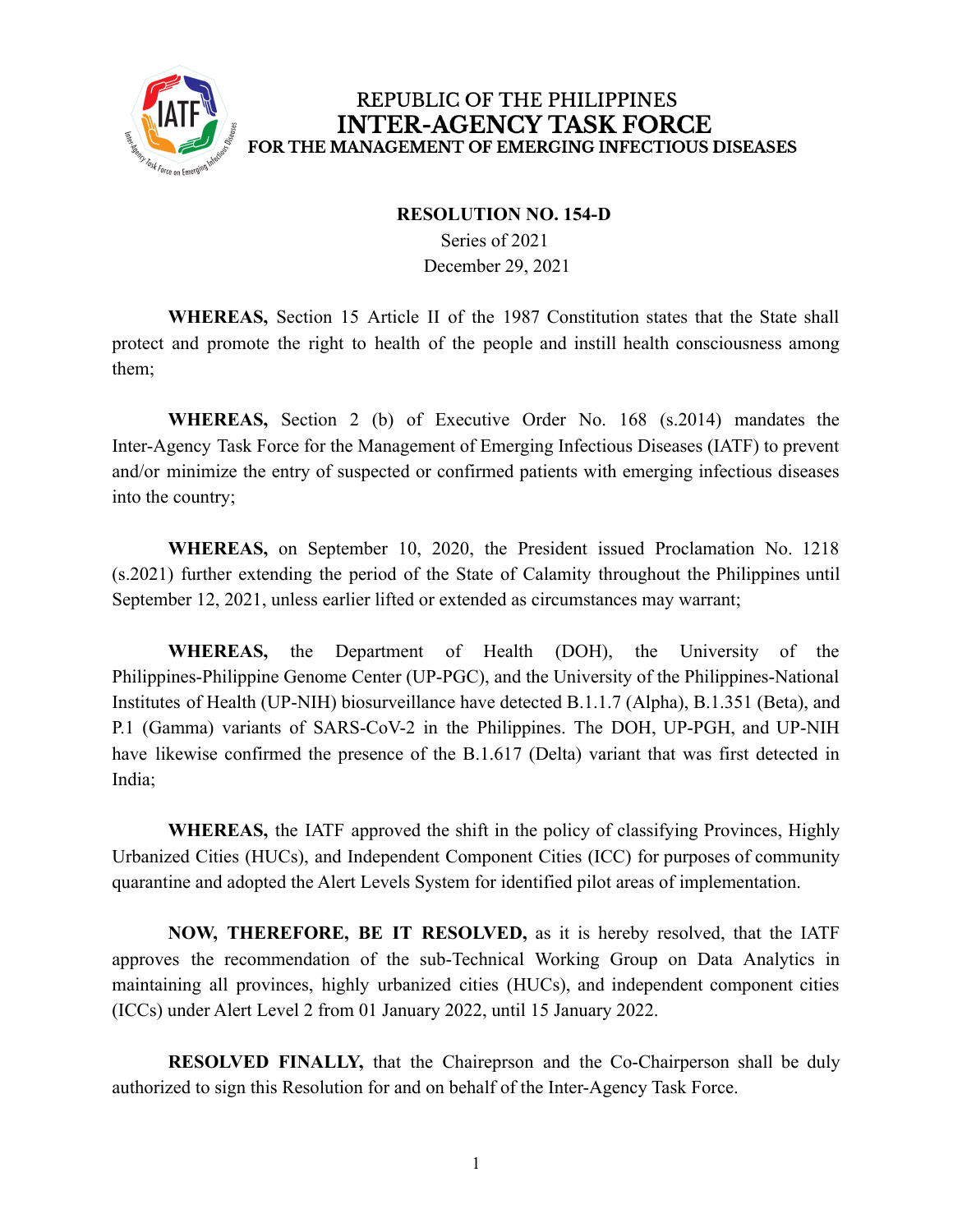

## REPUBLIC OF THE PHILIPPINES INTER-AGENCY TASK FORCE<br>FOR THE MANAGEMENT OF EMERGING INFECTIOUS DISEASES

**APPROVED** this December 29, 2021, via *ad referendum***.**

**FRANCISCO T. DUQUE III** Secretary, Department of Health IATF Chairperson

**KARLO ALEXEI B. NOGRALES** Secretary, Office of the Cabinet Secretariat IATF Co-Chairperson